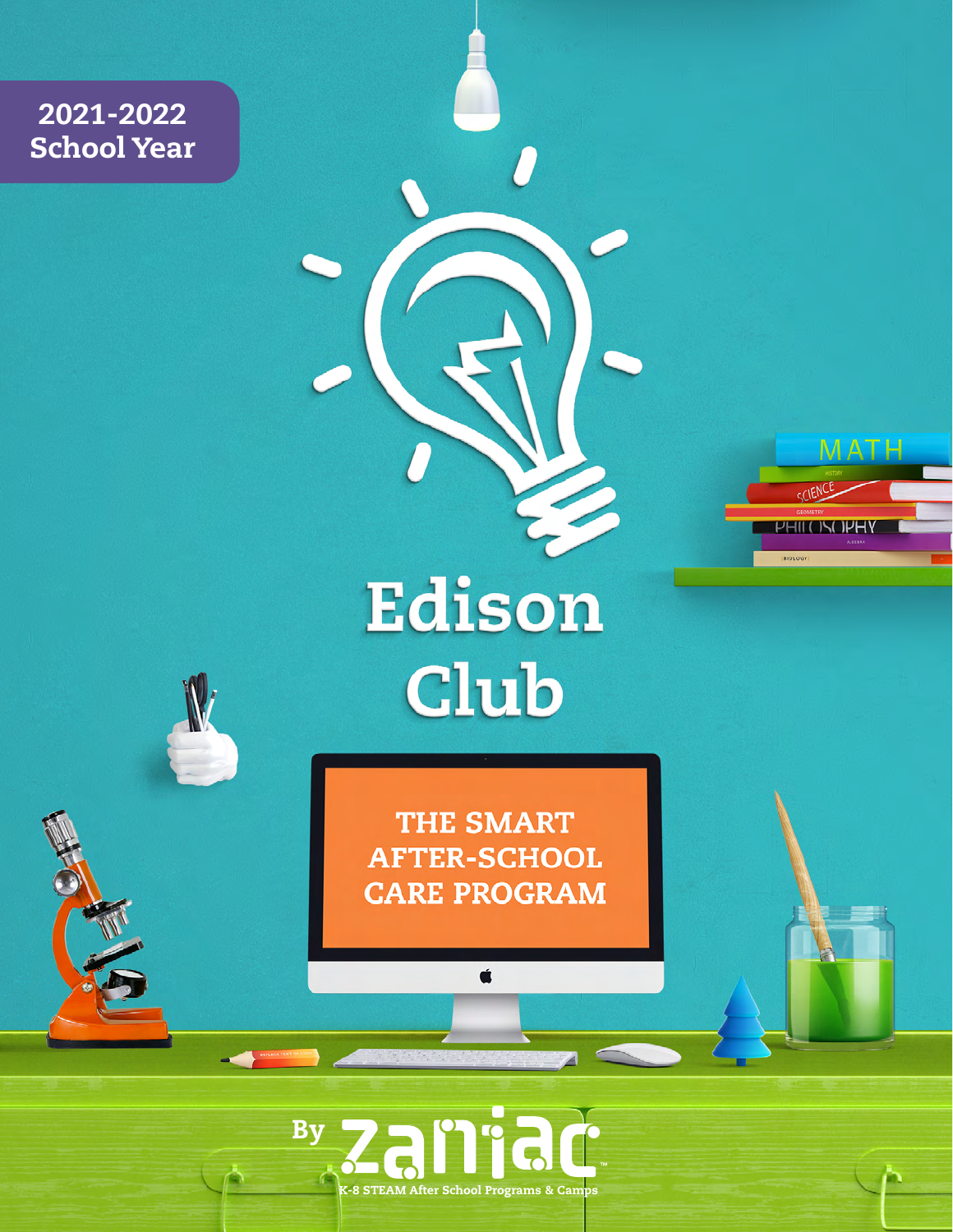# What is Edison Club?

Edison Club offers complete After-School Care from 2:30 pm to 6 pm at our safe & fun state-of-the-art campus. It is designed to make a real difference in your child's school performance. Enjoy flexible, cost-effective options, and smart care to boost your child's confidence.

# Smart After-School Care

- •Experience a difference in your child's academic performance.
- •We keep your child engaged. New activities are introduced each month.
	- Gain new STEAM skills and make new friends.

**Inspiring Young Minds:** Led by our role model instructors, we do homework first, and can even help with school projects. Interactive and enriching activities foster learning and teamwork.



# What does your Edison Club Membership include?

### Weekly STEAM Program:

**IN IPHY** 

A weekly Math, Reading, Science or Technology program.

Daily STEM Exploration: When your child is finished with their homework and STEAM program, they are immersed in a variety of fun, educational STEAM activities.

Homework Help: We monitor your child's homework assignments, help or tutor when needed, and ensure school work is complete.

**Discounts:** Exclusive member-only discounts to additional programs and camps.

### School Closure Day Camps:

Zaniac is open when schools are

closed for Teacher Work days, Early Release days and Snow days.

**School Break Weekly Camps: Zaniac is open** when schools are closed for Fall, Winter, Spring and Summer week long breaks.

Parents' Night Out Events: Enjoy a night out each month while your child explores that night's STEAM theme!

For your convenience, bus drop off and van shuttle service are available from select area schools.



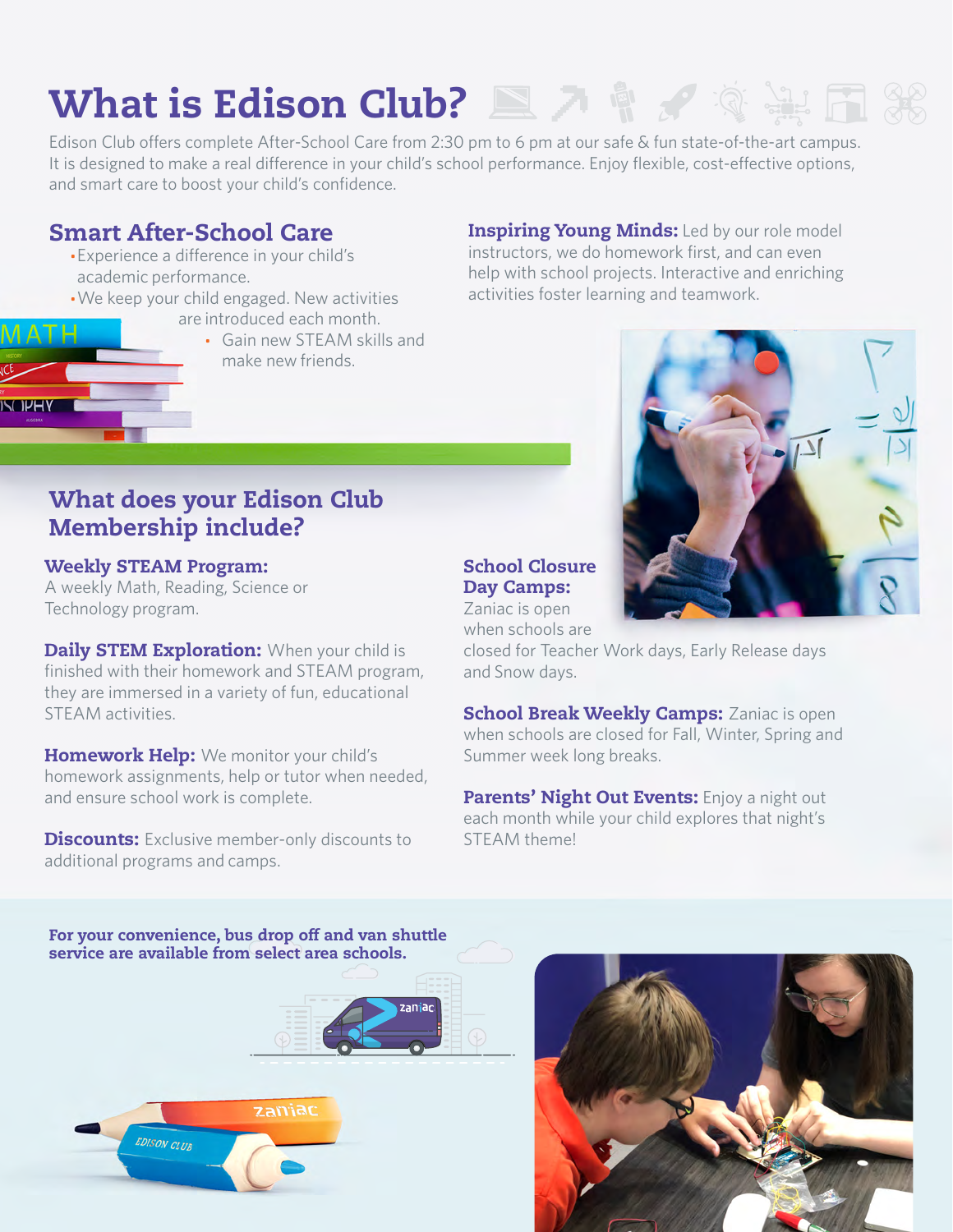# Membership Options



| <b>Days Per Week After School</b>                                                      |                                                            | 3                                                          | 5                                                          |  |
|----------------------------------------------------------------------------------------|------------------------------------------------------------|------------------------------------------------------------|------------------------------------------------------------|--|
| <b>Weekly STEAM Program</b>                                                            | 1 Math, Reading,<br><b>Science or</b><br><b>Technology</b> | 1 Math, Reading,<br><b>Science or</b><br><b>Technology</b> | 1 Math, Reading,<br><b>Science or</b><br><b>Technology</b> |  |
| <b>School Closure Day Camps</b><br>(Teacher Work Days, Early Release Days & Snow Days) |                                                            | <b>All</b>                                                 | All                                                        |  |
| <b>School Break Weekly Camps</b><br>(Fall, Winter, Spring & Summer week-long breaks)   | 1 Half-Day Full<br><b>Week Camp</b>                        | 1 All-Day Full<br><b>Week Camp</b>                         | 2 All-Day Full<br><b>Week Camps</b>                        |  |
| <b>Monthly Parents' Night Out Events</b>                                               |                                                            |                                                            |                                                            |  |
| <b>Discounts Off Additional</b><br><b>Programs &amp; Camps</b>                         | 10%                                                        | 10%                                                        | 10%                                                        |  |
| <b>Monthly Tuition</b>                                                                 | \$299/m <sub>o</sub>                                       | \$399/m <sub>o</sub>                                       | \$499/m <sub>o</sub>                                       |  |

Bronze

#### More Membership Details:

- •10% Sibling Discount
- •\$50 Annual Membership Fee
- •4-Month Minimum Commitment
- •45-Day Cancellation Notice
- •\$50 Cancellation Fee Prior to Minimum Commitment

Benefits are for the calendar month only & do not accrue or rollover to subsequent calendar months.

Registration in advance for all activities is required. Space subject to availability.



#### Need Just A Single After-School Day? Our After-School STEM Club is

available Monday through Friday from 2:30 pm - 6 pm. Call us to reserve your child's place!

> \$29 per day 10-Day Pack: \$249 20-Day Pack: \$449

# Read our Parent & Teacher Reviews online!

#### ZaniacLearning.com/Asheville